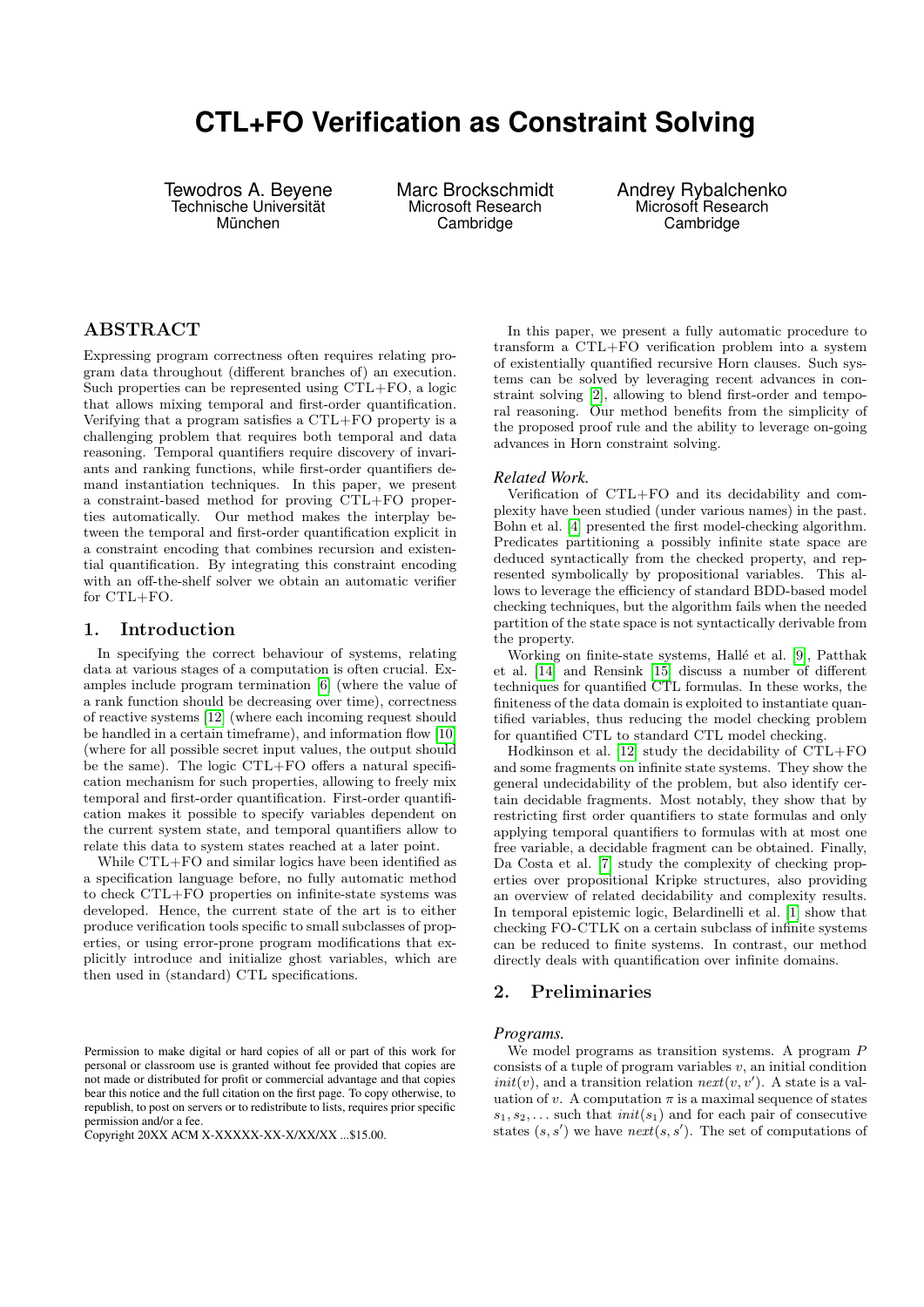P starting in s is denoted by  $\Pi_P(s)$ .

#### CTL+FO *syntax and semantics.*

The following definitions are standard, see e.g. [\[4,](#page-3-4) [13\]](#page-3-10).

Let  $\mathcal T$  be some first order theory and  $\models_{\mathcal T}$  denote its satisfaction relation that we use to describe sets and relations over program states. Let c range over assertions in  $\mathcal T$  and x range over variables. A CTL+FO formula  $\varphi$  is defined by the following grammar using an auxiliary notion of a path formula  $\phi$ .

$$
\varphi ::= \forall x : \varphi \mid \exists x : \varphi \mid c \mid \varphi \land \varphi \mid \varphi \lor \varphi \mid A \phi \mid E \phi
$$
  

$$
\phi ::= X \varphi \mid G \varphi \mid \varphi U \varphi
$$

As usual, we define  $F\varphi = (trueU\varphi)$ . The satisfaction relation  $P \models \varphi$  holds if and only if for each s such that  $init(s)$ we have  $P, s \models \varphi$ . We define  $P, s \models \varphi$  as follows using an auxiliary satisfaction relation  $P, \pi \models \phi$ . Note that d ranges over values from the corresponding domain.

$$
P, s \models \forall x : \varphi \text{ iff for all } d \text{ holds } P, s \models \varphi[d/x]
$$
  
\n
$$
P, s \models \exists x : \varphi \text{ iff exists } d \text{ such that } P, s \models \varphi[d/x]
$$
  
\n
$$
P, s \models c \text{ iff } s \models \tau c
$$
  
\n
$$
P, s \models \varphi_1 \land \varphi_2 \text{ iff } P, s \models \varphi_1 \text{ and } P, s \models \varphi_2
$$
  
\n
$$
P, s \models \varphi_1 \lor \varphi_2 \text{ iff } P, s \models \varphi_1 \text{ or } P, s \models \varphi_2
$$
  
\n
$$
P, s \models A \phi \text{ iff for all } \pi \in \Pi_P(s) \text{ holds } P, \pi \models \phi
$$
  
\n
$$
P, s \models E \phi \text{ iff exists } \pi \in \Pi_P(s) \text{ such that } P, \pi \models \phi
$$
  
\n
$$
P, \pi \models X \varphi \text{ iff } \pi = s_1, s_2, \dots \text{ and } P, s_2 \models \varphi
$$
  
\n
$$
P, \pi \models G \varphi \text{ iff } \pi = s_1, s_2, \dots \text{ for all } i \ge 1 \text{ holds } P, s_i \models \varphi
$$
  
\n
$$
P, \pi \models \varphi_1 U \varphi_2 \text{ iff } \pi = s_1, s_2, \dots \text{ and exists } j \ge 1 \text{ such that }
$$
  
\n
$$
P, s_j \models \varphi_2 \text{ and } P, s_i \models \varphi_1 \text{ for } 1 \le i \le j
$$

## *Quantified Horn constraints.*

Our method uses the EHSF [\[2\]](#page-3-3) solver for forall-exists Horn constraints and well-foundedness. We omit the syntax and semantics of constraints solved by EHSF, see [\[2\]](#page-3-3) for details. Instead, we consider an example:

$$
x \geq 0 \to \exists y : x \geq y \land rank(x, y), \qquad wf(rank).
$$

These constraints are an assertion over the interpretation of the "query symbol" rank (the predicate wf is not a query symbol, but requires well-foundedness). A solution maps the query symbol into a constraint. Specifically, the example above has a solution that maps  $rank(x, y)$  to the constraint  $(x \geq 0 \wedge y \leq x-1).$ 

EHSF resolves clauses like the above using a CEGAR scheme to discover witnesses for existentially quantified variables. The refinement loop collects a global constraint that declaratively determines which witnesses can be chosen. The chosen witnesses are used to replace existential quantification, and then the resulting universally quantified clauses are passed to a solver over decidable theories, e.g., HSF [\[8\]](#page-3-11) or  $\mu$ Z [\[11\]](#page-3-12). Such a solver either finds a solution, i.e., a model for uninterpreted relations constrained by the clauses, or returns a counterexample, which is a resolution tree (or DAG) representing a contradiction. EHSF turns the counterexample into an additional constraint on the set of witness candidates, and continues with the next iteration of the refinement loop.

For the existential clause above, EHSF introduces a witness/Skolem relation sk over variables x and y, i.e.,  $x >$  $0 \wedge sk(x, y) \rightarrow x \geq y \wedge rank(x, y)$ . In addition, since for each x such that  $x \geq 0$  holds we need a value y, we require that

<span id="page-1-0"></span>
$$
GEN(\varphi_0, v_0, init(v_0), next(v_0, v'_0)) =
$$
  
match  $\varphi_0$  with  
 $|\forall x : \varphi_1 \Rightarrow$   
let  $v_1 = (v_0, x)$  in  
 $GEN(\varphi_1, v_1, init(v_0), next(v_0, v'_0) \land x' = x)$   
 $|\exists x : \varphi_1 \Rightarrow$   
let  $v_1 = (v_0, x)$  in  
let  $aux =$  fresh symbol of arity  $|v_1|$  in  
 $init(v_0) \rightarrow \exists x : aux(v_1),$   
 $GEN(\varphi_1, v_1, aux(v_1), next(v_0, v'_0) \land x' = x)$   
 $| c \Rightarrow$   
 $init(v_0) \rightarrow c$   
 $| EF \varphi_1 \Rightarrow$   
let  $inv, aux =$  fresh symbols of arity  $|v_0|$  in  
let  $rank =$  fresh symbol of arity  $|v_0| + |v_0|$  in  
 $init(v_0) \rightarrow inv(v_0),$   
 $inv(v_0) \land \neg aux(v_0) \rightarrow \exists v'_0 : next(v_0, v'_0) \land inv(v'_0) \land$   
 $rank(v_0, v'_0),$   
 $wf(rank),$   
 $GEN(\varphi_1, v_0, aux(v_0), next(v_0, v'_0))$ 

Figure 1: Constraint generation rules for first-order quantification, assertions, and existential/eventually temporal quantification.

such  $x$  is in the domain of the Skolem relation using an additional clause  $x \geq 0 \rightarrow \exists y : sk(x, y)$ . In the EHSF approach, the search space of a Skolem relation  $sk(x, y)$  is restricted by a template function  $\text{TempL}(sk)(x, y)$ . To conclude this example, we note that one possible solution returned by EHSF is the Skolem relation  $sk(x, y) = (y \leq x - 1)$ .

#### 3. Constraint generation

In this section we present our algorithm GEN for generating constraints that characterize the satisfaction of a CTL+FO formula. We also consider its complexity and correctness and present an example.

See Figure [1.](#page-1-0) Gen performs a top-down, recursive descent through the syntax tree of the given CTL+FO formula. It introduces auxiliary predicates and generates a sequence of implication and well-foundedness constraints over these predicates. We use "," to represent the concatenation operator on sequences of constraints. At each level of recursion, GEN takes as input a CTL+FO formula  $\varphi_0$ , a tuple of variables  $v_0$  that are considered to be in scope and define a state, assertions  $init(v_0)$  and  $next(v_0, v'_0)$  that describe a set of states and a transition relation, respectively. We assume that variables bound by first-order quantifiers in  $\varphi_0$ do not shadow other variables. To generate constraints for checking if  $P = (v, init(v), next(v, v'))$  satisfies  $\varphi$  we execute  $GEN(\varphi, v, init(v), next(v, v')).$ 

#### *Handling first-order quantification.*

When  $\varphi_0$  is obtained from some  $\varphi_1$  by universally quantifying over x, we directly descend into  $\varphi_1$  after adding  $x$  to the scope. Hence, the recursive call to GEN uses  $v_1 = (v_0, x)$ . Since  $init(v_0)$  defines a set of states over  $v_1$  in which x ranges over arbitrary values, the application  $GEN(\varphi_1, v_1, init(v_0), \dots)$  implicitly requires that  $\varphi_1$  holds for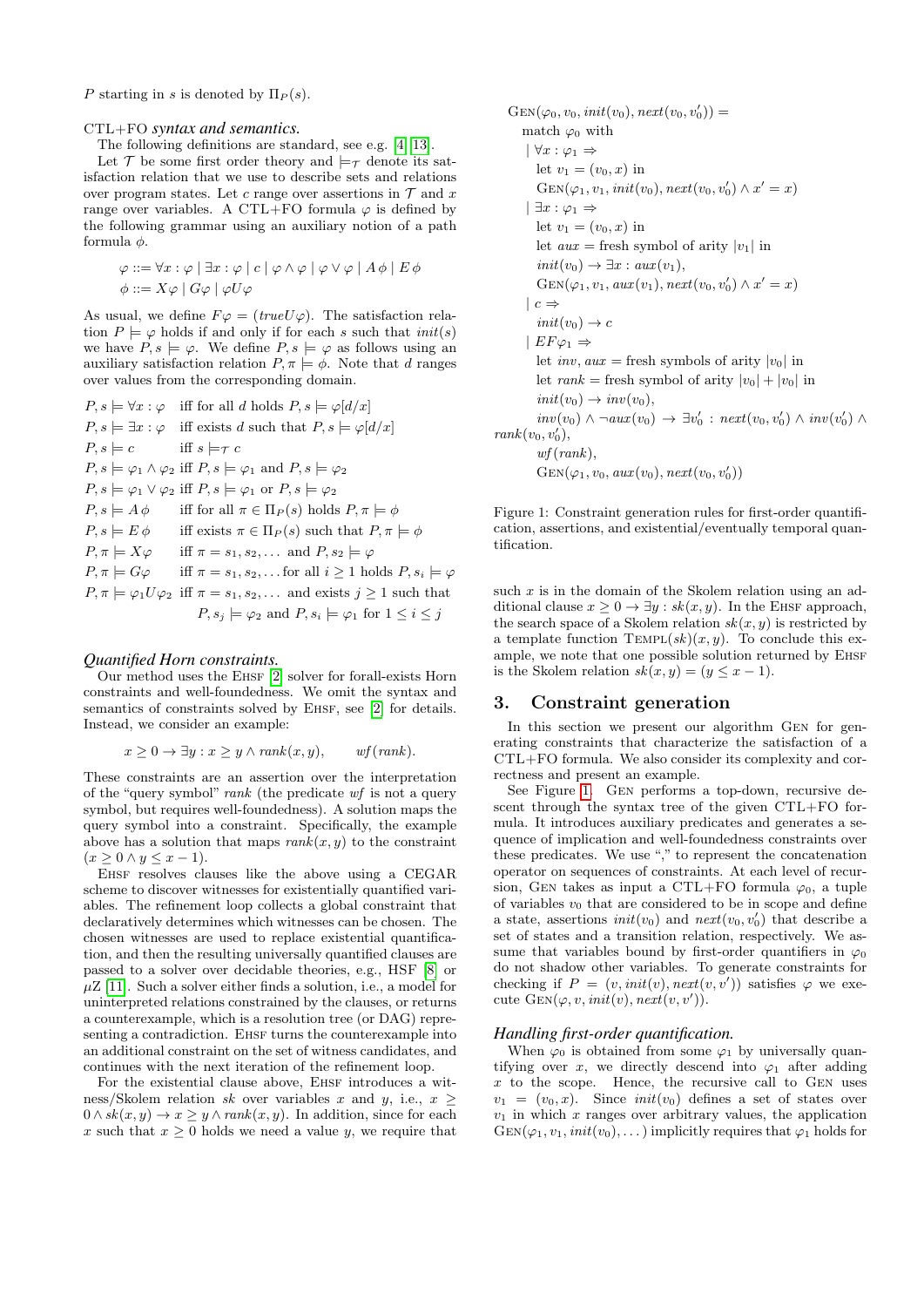arbitrary  $x$ . Since the value of  $x$  is arbitrary but fixed within  $\varphi_1$ , we require that the transition relation considered by the recursive calls does not modify  $x$  and thus extend next to  $next(v_0, v'_0) \wedge x' = x$  in the last argument.

When  $\varphi_0$  is obtained from some  $\varphi_1$  by existentially quantifying over  $x$ , we use an auxiliary predicate *aux* that implicitly serves as witness for  $x$ . A first constraint connects the set of states  $init(v_0)$  on which  $\varphi_0$  needs to hold with  $aux(v_1)$ , which describes the states on which  $\varphi_1$  needs to hold. We require that for every state s allowed by  $init(v_0)$ , a choice of x exists such that the extension of s with x is allowed by  $aux(v_1)$ . Then, the recursive call  $GEN(\varphi_1, v_1, aux(v_1), ...)$ generates constraints that keep track of satisfaction of  $\varphi_1$  on arbitrary x allowed by  $aux(v_1)$ . Thus,  $aux(v_1)$  serves as a restriction of the choices allowed for  $x$ . Again, we enforce rigidness of x by adding  $x' = x$  to the next relation.

### *Handling temporal quantification.*

We use a deductive proof system for CTL [\[13\]](#page-3-10) and consider its proof rules from the perspective of constraint generation.

When  $\varphi_0$  is a background theory assertion, i.e., does not use path quantification, Gen produces a constraint that requires  $\varphi_0$  to hold on every initial state.

When  $\varphi_0$  requires that there is a path on which  $\varphi_1$  eventually holds, then GEN uses an auxiliary predicate  $aux(v_0)$ to describe those states in which  $\varphi_1$  holds. GEN applies a combination of inductive reasoning together with wellfoundedness to show that  $aux(v_0)$  is eventually reached from the initial states. The induction hypothesis is represented as  $inv(v_0)$  and is required to hold for every initial state and whenever  $aux(v_0)$  is not reached yet. Then, the wellfoundedness condition  $wf$ , which requires that it is not possible to come back into the induction hypothesis forever, ensures that eventually we reach a "base case" in which  $aux(v_0)$ holds. Hence, eventually  $\varphi_1$  holds on some computations.

Note that the induction hypothesis  $inv(v_0)$ , the wellfounded relation  $rank(v_0, v'_0)$ , and the predicate  $aux(v_0)$  are left for the solver to be discovered.

See Appendix [A](#page-4-0) for the remaining rules that describe the full set of CTL temporal quantifiers.

#### *Complexity and correctness.*

GEN performs a single top-down descent through the syntax tree of the given CTL+FO formula  $\varphi$ . The running time and the size of the generated sequence of constraints is linear in the size of  $\varphi$ . Finding a solution for the generated constraints is undecidable in general. In practice however, the used solver often succeeds in finding a solution (cf. Sect. [4\)](#page-2-0). We formalize the correctness of Gen in the following theorem.

THEOREM 1. For a given program  $P$  with  $init(v)$  and  $next(v, v')$  over v and a CTL+FO formula  $\varphi$  the applica- $\text{tion } \overrightarrow{GEN}(\varphi, v, \text{init}(v), \text{next}(v, v'))$  computes a constraint that is satisfiable if and only if  $P \models \varphi$ .

PROOF. (sketch) We omit the full proof here for space reasons. It proceeds by structural induction over the formula, analogous to the constraint generation of the algorithm Gen. Intuitively, first-order quantifiers are handled by performing a program modification that allows to keep track of the value of quantified variables explicitly, exploiting their rigidness. The recursive descent into  $\varphi$  allows to collect the variables in scope, embedding them into the quantification used in the constraint system.

Formally, we prove that the constraints generated by

 $GEN(\varphi_0, v_0, init(v_0), next(v_0, v'_0))$  have a solution if and only if the program  $P = (v_0, init(v_0), next(v_0, v'_0))$  satisfies  $\varphi_0$ . The base case, i.e.,  $\varphi_0$  is an assertion c from our background theory  $\mathcal T$ , is trivial.

As example for an induction step, we consider the case  $\varphi_0 = \exists x : \varphi_1$ . To prove soundness, we consider the case that the generated constraints have a solution. For the predicate *aux*, this solution takes the form of a relation  $S_{aux}$  that satisfies all constraints generated for aux. For each s with  $init(s)$ , we choose  $\overline{x}_s$  such that  $(s, \overline{x}_s) \in S_{aux}$ . As we require  $init(v_0) \rightarrow \exists x : aux(v_0, x)$ , this element is well-defined. We now apply the induction hypothesis for  $P' = ((v_0, x), aux(v_0, x), next(v_0, v'_0) \wedge x' = x)$  and  $\varphi_1$ . Then for all s with  $int(s)$ , we have  $P', (s, \overline{x}_s) \models \varphi_1$ , and as P' is not changing x by construction, also  $P', (s, \overline{x}_s) \models \varphi_1[\overline{x}_s/x]$ . From this,  $P, s \models \varphi_0$  directly follows.

For completeness, we can proceed analogously. If  $P, \varphi_0 \models$ holds, then a suitable instantiation  $\bar{x}_s$  of x can be chosen for each s with  $init(s)$ , and thus we can construct a solution for  $aux(v_0, x)$  from  $init(v_0)$ .  $\Box$ 

#### *Example.*

We illustrate Gen (see Figure [1\)](#page-1-0) on a simple example. We consider a property that the value stored in a register  $v$  can grow without bound on some computation.

$$
\forall x : v = x \to EF(v > x)
$$

This property can be useful for providing evidence that a program is actually vulnerable to a denial of service attack. Let  $init(v)$  and  $next(v, v')$  describe a program over a single variable v.

We apply GEN on the property and the program description and obtain the following application trace (here, we treat  $\rightarrow$  as expected, exploiting that its left-hand side is a background theory atom).

$$
\begin{aligned} &\text{GEN}(\forall x \colon v = x \to EF(v > x), v, \quad \ \ init(v), \quad next(v, v')) \\ &\text{GEN}(v = x \to EF(v > x), \quad \ \ (v, x), init(v), \quad next(v, v') \land x' = x) \\ &\text{GEN}(v = x \to aux(v, x), \quad \quad \ \ (v, x), init(v), \quad next(v, v') \land x' = x) \\ &\text{GEN}(EF(v > x), \quad \quad \ \ (v, x), aux(v, x), next(v, v') \land x' = x)\end{aligned}
$$

This trace yields the following constraints.

$$
init(v) \rightarrow (v = x \rightarrow aux(v))
$$
  
\n
$$
aux(v) \rightarrow inv(v, x)
$$
  
\n
$$
inv(v, x) \land \neg(v > x) \rightarrow \exists v', x': next(v, x, v', x') \land x' = x
$$
  
\n
$$
\land inv(v', x') \land rank(v, x, v', x')
$$

 $wf(rank)$ 

Note that there exists an interpretation of *aux*, *inv*, and *rank* that satisfies these constraints if and only if the program satisfies the property.

#### <span id="page-2-0"></span>4. Evaluation

In this section we present CTLFO, a CTL+FO verification engine. CTLFO implements the procedure Gen and applies EHSF [\[2\]](#page-3-3) to solve resulting clauses.

We run CTLFO on the examples  $OS$  frag.1, ...,  $OS$ frag.4 from industrial code from [\[5,](#page-3-13) Figure 7]. Each example consists of a program and a CTL property that we are interested in proving about the program. We have modified the given properties to lift the CTL formula to CTL+FO. As example, consider the property  $AG(a = 1 \rightarrow AF(r = 1))$ . To lift it to CTL+FO, we apply the existential introduction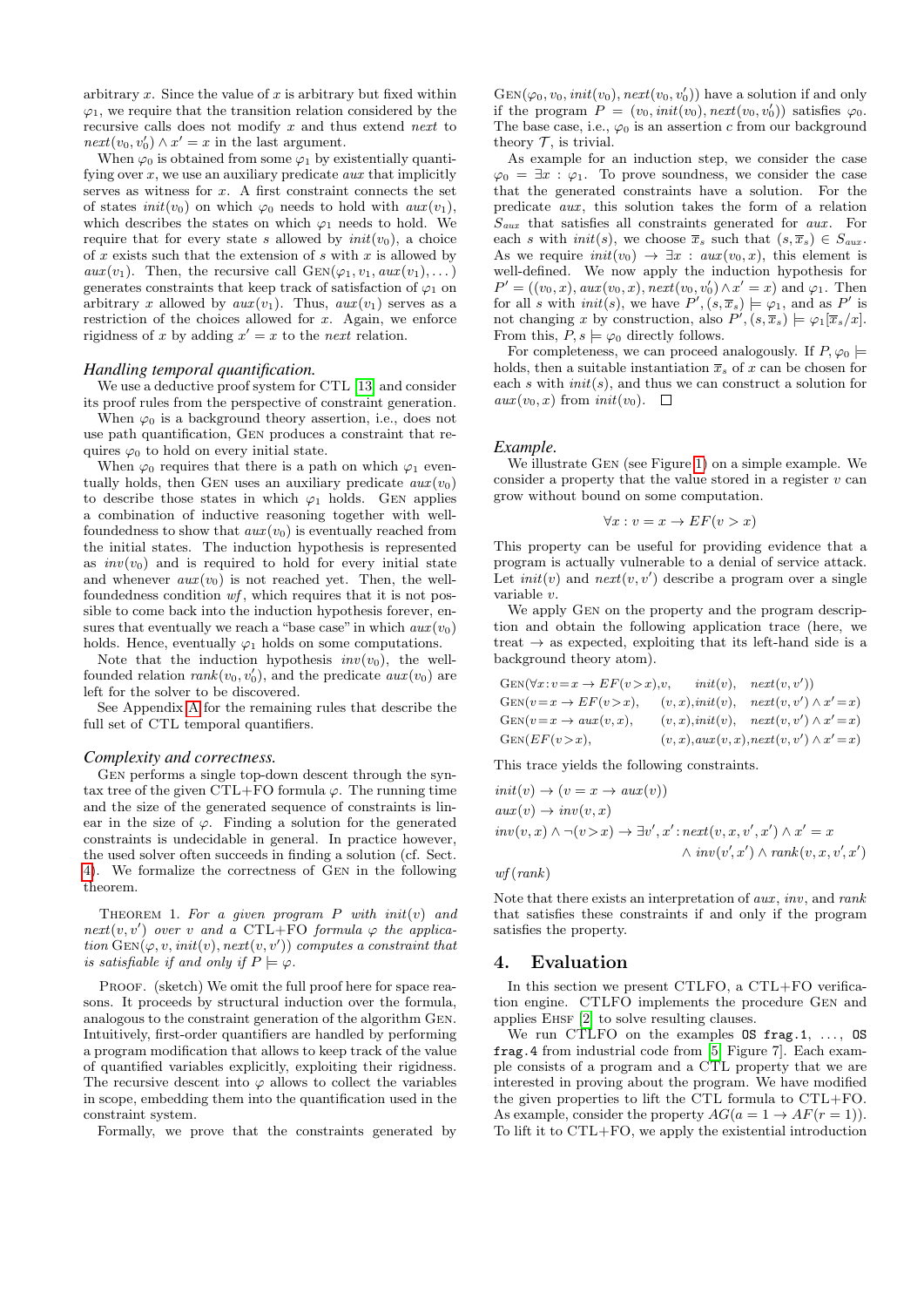<span id="page-3-14"></span>

|                                    | Property $\phi$                                           | $\models$ CTL+FO $\phi$ |                  | $\models$ $_{CTL+FO}$ $\neg \phi$ |                  |
|------------------------------------|-----------------------------------------------------------|-------------------------|------------------|-----------------------------------|------------------|
|                                    |                                                           | Res.                    | Time             | Res.                              | Time             |
| $\overline{\mathrm{P1}}$           | $\exists x:AG(a=x\rightarrow AF(r=1))$                    | $\checkmark$            | $\overline{1.0}$ | $\times$                          | $\overline{0.1}$ |
|                                    | $AG(\exists x : a = x \rightarrow AF(r = 1))$             | ✓                       | 0.9              | $\times$                          | 0.1              |
| $\overline{\mathrm{P}2}$           | $\exists x : EF(a = x \wedge EG(r \neq 5))$               | $\checkmark$            | 0.9              | $\times$                          | 0.2              |
|                                    | $EF(\exists x : a = x \wedge EG(r \neq 5))$               | ✓                       | 0.6              | $\times$                          | 0.2              |
| $\overline{\mathrm{P3}}$           | $\exists x : AG(a = x \rightarrow EF(r = 1))$             | ✓                       | 1.1              | $\times$                          | 0.1              |
|                                    | $AG(\exists x : a = x \rightarrow EF(r = 1))$             | ✓                       | 1.0              | $\times$                          | 0.1              |
| $\overline{P4}$                    | $\exists x : EF(a = x \land AG(r \neq 1))$                | ✓                       | $\overline{1.8}$ | $\times$                          | 0.4              |
|                                    | $EF(\exists x : a = x \land AG(r \neq 1))$                | ✓                       | 0.9              | $\times$                          | 0.4              |
| $\mathbb{P}5$                      | $\exists x : AG(s = x \rightarrow AF(u = x))$             | $\checkmark$            | 7.0              | $\times$                          | 0.1              |
|                                    | $AG(\exists x : s = x \rightarrow AF(u = x))$             | ✓                       | 7.2              | $\times$                          | 0.1              |
| $\overline{\mathrm{P6}}$           | $\exists x : EF(s = x \wedge EG(u \neq x))$               | $\overline{\checkmark}$ | 1.8              | $\times$                          | $\overline{2.2}$ |
|                                    | $EF(\exists x : s = x \land EG(u \neq x))$                | ✓                       | 1.1              | $\times$                          | 2.1              |
| $\overline{\mathrm{P}7}$           | $\exists x : AG(s = x \rightarrow EF(u = x))$             | $\overline{\checkmark}$ | $\overline{3.1}$ | $\times$                          | $\overline{0.2}$ |
|                                    | $AG(\exists x : s = x \rightarrow EF(u = x))$             | ✓                       | 6.5              | $\times$                          | 0.1              |
| $_{\rm P8}$                        | $\exists x : EF(s = x \land AG(u \neq x))$                | $\checkmark$            | 14.3             | $\times$                          | 1.8              |
|                                    | $EF(\exists x : s = x \land AG(u \neq x))$                | ✓                       | 13.9             | $\times$                          | 1.8              |
| P9                                 | $\exists x:AG(a=x\rightarrow AF(r=1))$                    | $\overline{\checkmark}$ | 118.7            | $\times$                          | 17.3             |
|                                    | $AG(\exists x : a = x \rightarrow AF(r = 1))$             | $\checkmark$            | 82.3             | ×                                 | 1.4              |
| $\overline{\text{P10}}$            | $\forall x : EF(a = x \land EG(r \neq 1))$                | T/O                     |                  | $\times$                          | $\overline{3.5}$ |
|                                    | $EF(\forall x : a = x \land EG(r \neq 1))$                | $\rm T/O$               |                  | $\times$                          | 3.5              |
| $_\mathrm{P11}$                    | $\exists x:AG(a=x\rightarrow EF(r=1))$                    | $\checkmark$            | 126.8            | $\times$                          | 3.6              |
|                                    | $AG(\exists x : a = x \rightarrow EF(r = 1))$             | ✓                       | 140.3            | $\times$                          | 0.2              |
| $\overline{\text{P12}}$            | $\forall x : EF(a = x \land AG(r \neq 1))$                | $\sqrt{}$               | 146.7            | $\times$                          | $\overline{3.2}$ |
|                                    | $EF(\forall x : a = x \land AG(r \neq 1))$                | ✓                       | 161.7            | $\times$                          | 0.2              |
| $\overline{\mathrm{P13}}$          | $\exists x : AF(io = x) \vee AF(ret = x)$                 | ✓                       | 576.8            | $\times$                          | 0.3              |
| $\rm P14$                          | $\exists x : EG(i\text{ }o \neq x) \wedge EG(ret \neq x)$ | ✓                       | 15.1             | $\times$                          | 48.1             |
| $_\mathrm{P15}$                    | $\exists x : EF(io = x) \wedge EF(ret = x)$               | ✓                       | 166.4            | $\times$                          | 1.9              |
| $\overline{\text{P}}\overline{16}$ | $\exists x : AG(i\text{o} \neq x) \vee AG(ret \neq x)$    | ✓                       | 3.4              | T/O                               |                  |

Table 1: Evaluation of CTLFO on industrial benchmarks from [\[5\]](#page-3-13).

rule, one of the natural deduction rules for first-order logic. One modified property to check could be  $\exists x : AG(a = x \rightarrow$  $AF(r = 1)$ ), and another one is  $AG(\exists x : (a = x \rightarrow AF(r =$ 1))). By doing similar satisfiability-preserving transformations of the properties for all the example programs, we get a set programs whose properties are specified in CTL+FO as shown in Table [1.](#page-3-14) For programs P1 to P12, we have considered two CTL+FO properties per program where as for programs P13 to P16 we have considered only one. For each pair of a program and CTL+FO property  $\phi$ , we generated two verification tasks: proving  $\phi$  and proving  $\neg \phi$ . While the existence of a proof for a property  $\phi$  implies that  $\neg \phi$  is violated by the same program, we consider both properties to show the correctness of our tool.

We report the results in Table [1.](#page-3-14)  $\checkmark$  (resp.  $\times$ ) marks the cases where CTLFO was able to prove (resp. disprove) a CTL+FO property. T/O marks the cases where CTLFO was not able to find either a solution or a counter-example in 600 seconds.

CTLFO is able to find proofs for all the correct programs except for P10 and counter-examples for all incorrect programs except for P16. Currently, CTLFO models the control flow symbolically using a program counter variable, which we believe is the most likely reason for the solving procedure to time out. Efficient treatment of control flow along the lines of explicit analysis as performed in the CPAchecker framework could lead to significant improvements for dealing with programs with large control-flow graphs [\[3\]](#page-3-15). An executable of CTLFO together with the examples can be found at <https://www7.in.tum.de/~beyene/ctlfo.zip>.

For cases where the property contains nested path quantifiers and the outer temporal quantifier is  $F$  or  $U$ , our implementation may generate non-Horn clauses following the

proof system from [\[13\]](#page-3-10). While a general algorithm for solving non-Horn clauses is beyond the scope of this paper, we used a simple heuristic to seed solutions for queries appearing under the negation operator.

# 5. Conclusion

This paper presented an automated method for proving program properties written in the temporal logic CTL+FO, which combines universal and existential quantification over time and data. Our approach relies on a constraint generation algorithm that follows the formula structure to produce constraints in the form of Horn constraints with forall/exists quantifier alternation. The obtained constraints can be solved using an off-the-shelf constraint solver, thus resulting in an automatic verifier.

## 6. References

- <span id="page-3-9"></span>[1] F. Belardinelli, A. Lomuscio, and F. Patrizi. An abstraction technique for the verification of artifact-centric systems. In KR, 2012.
- <span id="page-3-3"></span>[2] T. Beyene, C. Popeea, and A. Rybalchenko. Solving existentially quantified Horn clauses. In CAV, 2013.
- <span id="page-3-15"></span>[3] D. Beyer and S. Löwe. Explicit-state software model checking based on CEGAR and interpolation. In FASE, 2013.
- <span id="page-3-4"></span>[4] J. Bohn, W. Damm, O. Grumberg, H. Hungar, and K. Laster. First-order-CTL model checking. In FSTTCS, 1998.
- <span id="page-3-13"></span>[5] B. Cook and E. Koskinen. Reasoning about nondeterminism in programs. In PLDI, 2013.
- <span id="page-3-0"></span>[6] B. Cook, A. Podelski, and A. Rybalchenko. Termination proofs for systems code. In PLDI, 2006.
- <span id="page-3-8"></span>[7] A. Da Costa, F. Laroussinie, and N. Markey. Quantified CTL: expressiveness and model checking. In CONCUR, 2012.
- <span id="page-3-11"></span>[8] S. Grebenshchikov, N. P. Lopes, C. Popeea, and A. Rybalchenko. Synthesizing software verifiers from proof rules. In PLDI, 2012.
- <span id="page-3-5"></span>[9] S. Hallé, R. Villemaire, O. Cherkaoui, and B. Ghandour. Model checking data-aware workflow properties with CTL-FO<sup>+</sup>. In *EDOC*, 2007.
- <span id="page-3-2"></span>[10] J. Heusser and P. Malacaria. Quantifying information leaks in software. In ASAC, 2010.
- <span id="page-3-12"></span>[11] K. Hoder, N. Bjørner, and L. M. de Moura.  $\mu Z$  - an efficient engine for fixed points with constraints. In CAV, 2011.
- <span id="page-3-1"></span>[12] I. Hodkinson, F. Wolter, and M. Zakharyaschev. Decidable and undecidable fragments of first-order branching temporal logics. In LICS, 2002.
- <span id="page-3-10"></span>[13] Y. Kesten and A. Pnueli. A compositional approach to CTL<sup>∗</sup> verification. Theor. Comput. Sci., 331(2-3):397–428, 2005.
- <span id="page-3-6"></span>[14] A. C. Patthak, I. Bhattacharya, A. Dasgupta, P. Dasgupta, and P. Chakrabarti. Quantified computation tree logic. Information processing letters, 82(3):123–129, 2002.
- <span id="page-3-7"></span>[15] A. Rensink. Model checking quantified computation tree logic. In CONCUR, 2006.